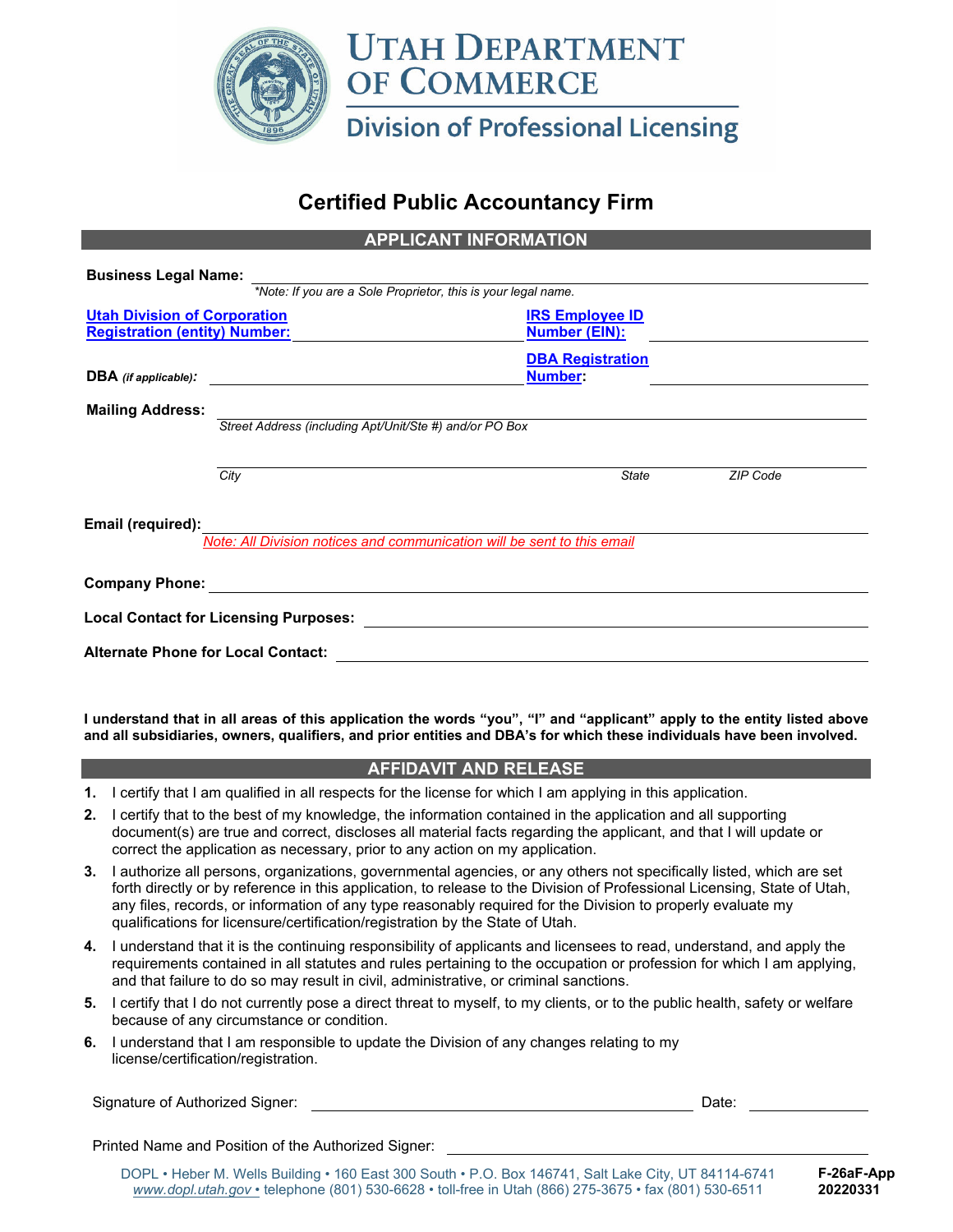| <b>QUALIFYING QUESTIONNAIRE</b> |
|---------------------------------|
|---------------------------------|

**Do not leave any question blank.** 

*DOPL may request additional documentation if the information submitted is insufficient.* 

| 1. | $\Box$ Yes $\Box$ No    | Have you EVER had a license, certificate, permit, or registration to practice a regulated<br>profession denied, conditioned, curtailed, limited, restricted, suspended, revoked,<br>reprimanded, resigned, or surrendered while under investigation, or otherwise disciplined<br>in any way? |
|----|-------------------------|----------------------------------------------------------------------------------------------------------------------------------------------------------------------------------------------------------------------------------------------------------------------------------------------|
|    |                         | 2. T Yes No Do you CURRENTLY have any criminal action active or pending?                                                                                                                                                                                                                     |
|    | 3. $\Box$ Yes $\Box$ No | WITHIN THE PAST 10 YEARS, have you pled guilty to, no contest to, entered into a plea<br>in abeyance, or been convicted of a misdemeanor in any jurisdiction?                                                                                                                                |
|    |                         | 4. $\Box$ Yes $\Box$ No Have you EVER pled guilty to, no contest to, entered into a plea in abeyance, or been convicted of a felony in any jurisdiction?                                                                                                                                     |
|    |                         | lf vou answered "Yes" to any of the above questions, enclose with this annlication complete information with respect to                                                                                                                                                                      |

d "Yes" to any of the above questions, enclose with this application complete information with respect to all circumstances and the final result, if such has been reached. If you answered "Yes" to questions 2, 3, or 4 you must submit the following for EACH and EVERY incident:

- personal account of the incident
- police report(s)
- court record(s)
- probation/parole officer report(s)

If you are unable to obtain any of the records required above, you must submit documentation on official letterhead from the police department and/or court indicating that the information is no longer available.

#### *NOTE:*

- **DISCLOSE** charges that were later held in abeyance, diverted, reduced, or dismissed.
- **DISCLOSE** motor vehicle offenses such as driving while impaired or intoxicated. But you do not need to disclose minor traffic offenses such as parking or speeding violations.
- You do **not need to disclose** juvenile offenses, unless you were tried as an adult.
- **DISCLOSE** if you are restricted from possession, purchase, transfer, or ownership of a firearm or ammunition (even if your restriction is based on a non-reportable juvenile conviction).
- You do **not need to disclose** legally expunged or sealed criminal history incidents.

For more information, see DOPL's criminal history FAQs.

## **PROFESSIONAL LICENSES**

| List all other licenses, registrations or certifications issued by any state which you now hold or have ever held in any |
|--------------------------------------------------------------------------------------------------------------------------|
| profession. (Use additional sheets if necessary.)                                                                        |

| <b>Profession:</b>    |                        | <b>License Number:</b> |  |
|-----------------------|------------------------|------------------------|--|
| <b>Issuing State:</b> | <b>License Status:</b> | <b>Issue Date:</b>     |  |
| <b>Profession:</b>    |                        | License Number:        |  |
| <b>Issuing State:</b> | <b>License Status:</b> | <b>Issue Date:</b>     |  |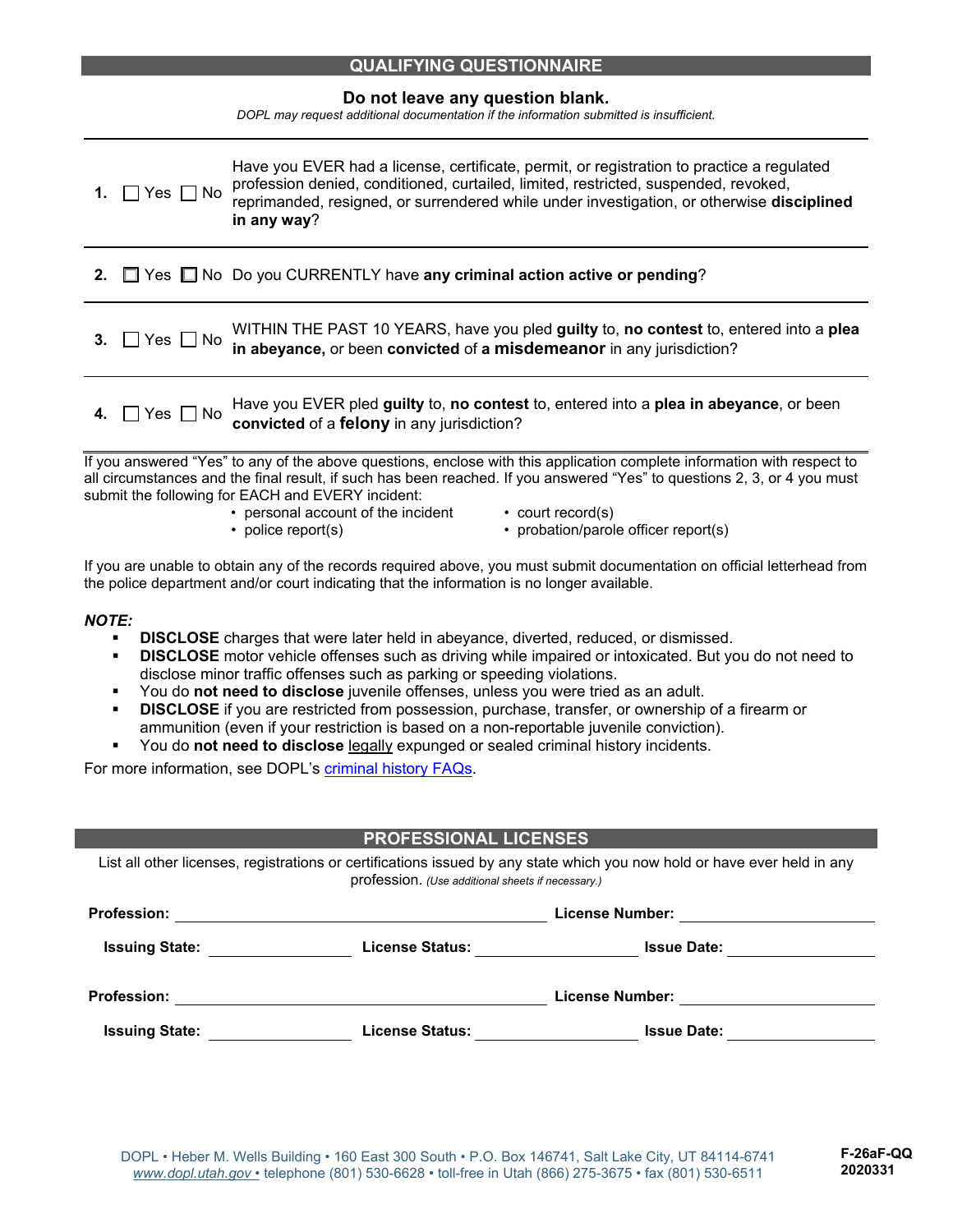|        | Section 1: Please select entity type:                                                                                                                                 |                                                                                             |
|--------|-----------------------------------------------------------------------------------------------------------------------------------------------------------------------|---------------------------------------------------------------------------------------------|
| $\Box$ | <b>Business Trust</b><br>Corporation<br><b>General Partnership</b><br><b>Limited Liability Company</b><br><b>Limited Partnership</b><br>Limited Liability Partnership | □ Sole Proprietorship<br>If registered as sole proprietorship,<br>complete Section 2 below. |

*Section 2: To be completed by Sole Proprietorship applicants only.* 

| <b>Full Legal Name:</b>                      |                |                                                                                             |                  |          |
|----------------------------------------------|----------------|---------------------------------------------------------------------------------------------|------------------|----------|
| First                                        |                | Middle                                                                                      | Last             |          |
| All Previous Legal Names:                    |                |                                                                                             |                  |          |
| <b>Other DOPL Licenses Held:</b>             |                |                                                                                             |                  |          |
| SSN:                                         | Date of Birth: |                                                                                             | Gender:     Male | I Female |
| <b>Please Select ONE:</b>                    |                |                                                                                             |                  |          |
|                                              |                | I am a United States citizen OR a non-citizen of the United States who is lawfully present. |                  |          |
|                                              |                | am a foreign national not physically present in the United States.                          |                  |          |
|                                              |                |                                                                                             |                  |          |
|                                              |                | None of the above, please explain: None of the above, please explain:                       |                  |          |
| <b>Driver License</b><br>or State Id Card: _ |                |                                                                                             |                  |          |

## **REGISTRATION TO UNDERGO PEER REVIEW**

Please select one:

|  |  |  |  |  | $\Box$ 1. AICPA (Attach proof of registration, such as billing from AICPA.) |  |  |  |
|--|--|--|--|--|-----------------------------------------------------------------------------|--|--|--|
|--|--|--|--|--|-----------------------------------------------------------------------------|--|--|--|

- 2. UACPA *(Attach proof of registration, such as billing from UACPA.)*
- 3. Division of Occupational and Professional Licensing *Note: If you check this item, you must register with the Nevada Society of CPAs to schedule your peer review. Their website is: www.nevadacpa.org/peer-review.*
- 4. Exempt from peer review. *I verify that the firm does not at the current time and will not during the term of its license offer services of preparation of financial statements to its clients. Note: You must notify DOPL prior to offering these services in the future.*

Signature and Title: \_\_\_\_\_\_\_\_\_\_\_\_\_\_\_\_\_\_\_\_\_\_\_\_\_\_\_\_\_\_\_\_\_\_\_\_\_\_\_\_\_\_\_\_\_\_\_ Date: \_\_\_\_\_\_\_\_\_\_\_\_\_\_\_\_\_\_\_\_\_\_\_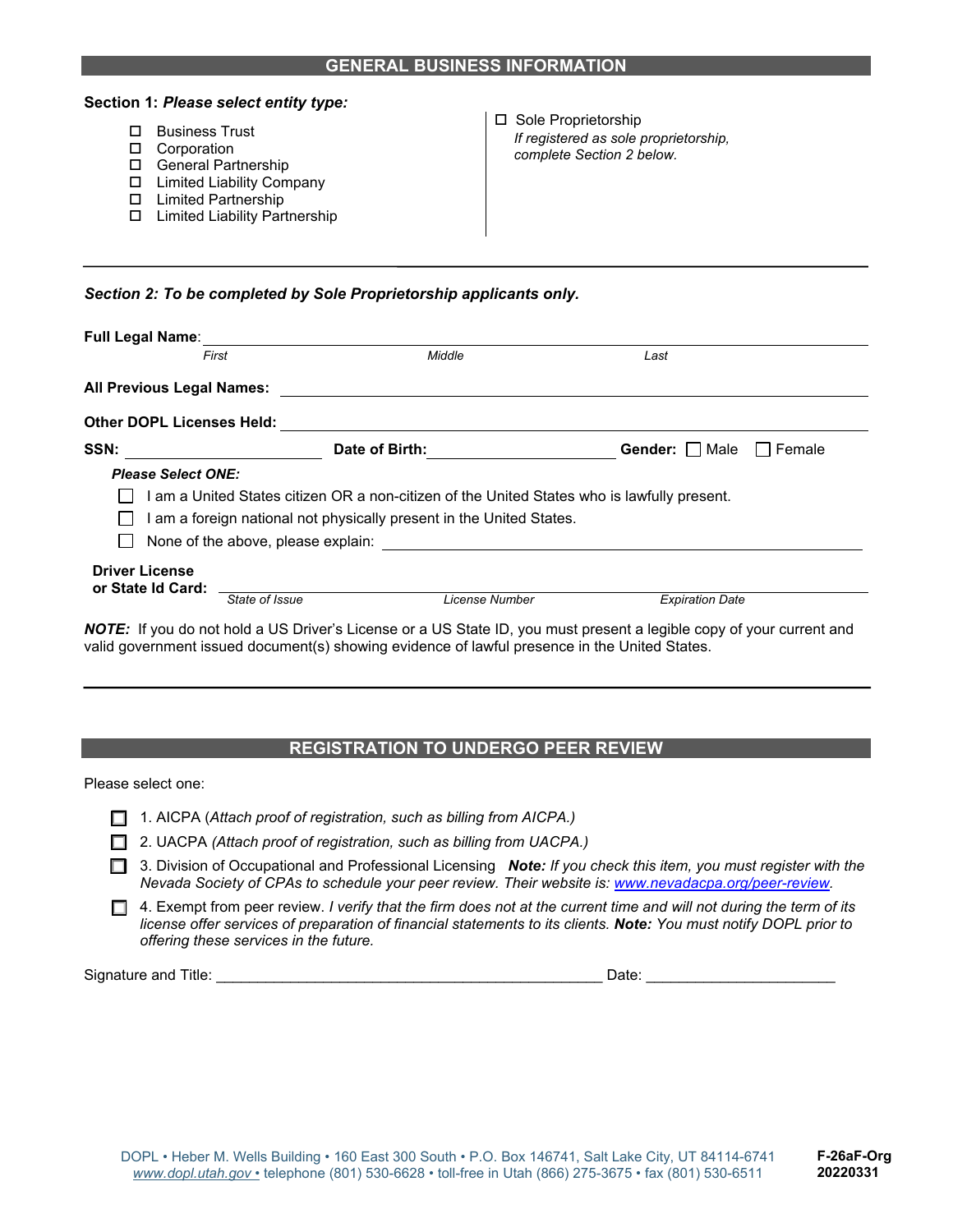#### **OWNERSHIP LISTING**

Please complete the following information for all officers, corporate stockholders, directors, members, partners, and proprietors. Please make additional copies as needed.

| Full Legal Name:        |                                                                                                                                                         |                                          |                                                |  |
|-------------------------|---------------------------------------------------------------------------------------------------------------------------------------------------------|------------------------------------------|------------------------------------------------|--|
|                         | First                                                                                                                                                   | Middle                                   | Last                                           |  |
|                         |                                                                                                                                                         |                                          |                                                |  |
| <b>Position Held:</b>   | <u> 1989 - Johann Stoff, deutscher Stoffen und der Stoffen und der Stoffen und der Stoffen und der Stoffen und der</u>                                  |                                          | <b>Percentage of Ownership:</b>                |  |
|                         |                                                                                                                                                         |                                          |                                                |  |
| <b>Full Legal Name:</b> |                                                                                                                                                         |                                          |                                                |  |
|                         | First                                                                                                                                                   | Middle                                   | Last                                           |  |
|                         | SSN: Nale Discovery Date of Birth: National Conder: Discovery Male Discovery Discovery Date of Birth: National Conder: Discovery Male Discovery Permale |                                          |                                                |  |
| <b>Position Held:</b>   | <u> 1989 - Johann Barn, fransk politik amerikansk politik (</u>                                                                                         |                                          | <b>Percentage of Ownership:</b>                |  |
|                         | <b>Is this individual a Licensed CPA?</b> $\Box$ Yes $\Box$ No If yes, license number:                                                                  |                                          |                                                |  |
|                         |                                                                                                                                                         |                                          |                                                |  |
| <b>Full Legal Name:</b> |                                                                                                                                                         |                                          |                                                |  |
|                         | First                                                                                                                                                   | Middle                                   | Last                                           |  |
|                         | SSN: SSN: Nate of Birth: 2000 Cender: □ Male □ Female                                                                                                   |                                          |                                                |  |
|                         |                                                                                                                                                         |                                          |                                                |  |
| <b>Position Held:</b>   | <u> 1989 - Johann Stoff, Amerikaansk politiker (* 1908)</u>                                                                                             |                                          |                                                |  |
|                         | Is this individual a Licensed CPA? □ Yes □ No If yes, license number: _____________________________                                                     |                                          |                                                |  |
|                         |                                                                                                                                                         |                                          |                                                |  |
|                         |                                                                                                                                                         |                                          |                                                |  |
|                         | First                                                                                                                                                   | Middle                                   | Last                                           |  |
|                         | SSN: <u>Nate of Birth: Nate of Birth: Communication</u> Gender: Device Difference                                                                       |                                          |                                                |  |
| <b>Position Held:</b>   | <u> 1980 - Johann Barn, fransk politik (d. 1980)</u>                                                                                                    |                                          | <b>Percentage of Ownership:</b>                |  |
|                         | Is this individual a Licensed CPA? $\Box$ Yes $\Box$ No If yes, license number:                                                                         |                                          |                                                |  |
|                         |                                                                                                                                                         |                                          |                                                |  |
|                         |                                                                                                                                                         |                                          |                                                |  |
| Full Legal Name:        | First                                                                                                                                                   | Middle                                   | Last                                           |  |
|                         | SSN: Date of Birth:                                                                                                                                     | <u>Cender:</u> Male Female Male → Female |                                                |  |
| <b>Position Held:</b>   |                                                                                                                                                         |                                          | Percentage of Ownership: Network of Ownership: |  |

*Note: To become registered as a certified public accountancy firm in the State of Utah, a majority of the ownership and voting rights must be held by individuals who are CPAs and all non-licensed owners must be active in the CPA firm. Each branch or location must have a separate registration. Each branch or location must have at least one licensed CPA managing the office.*